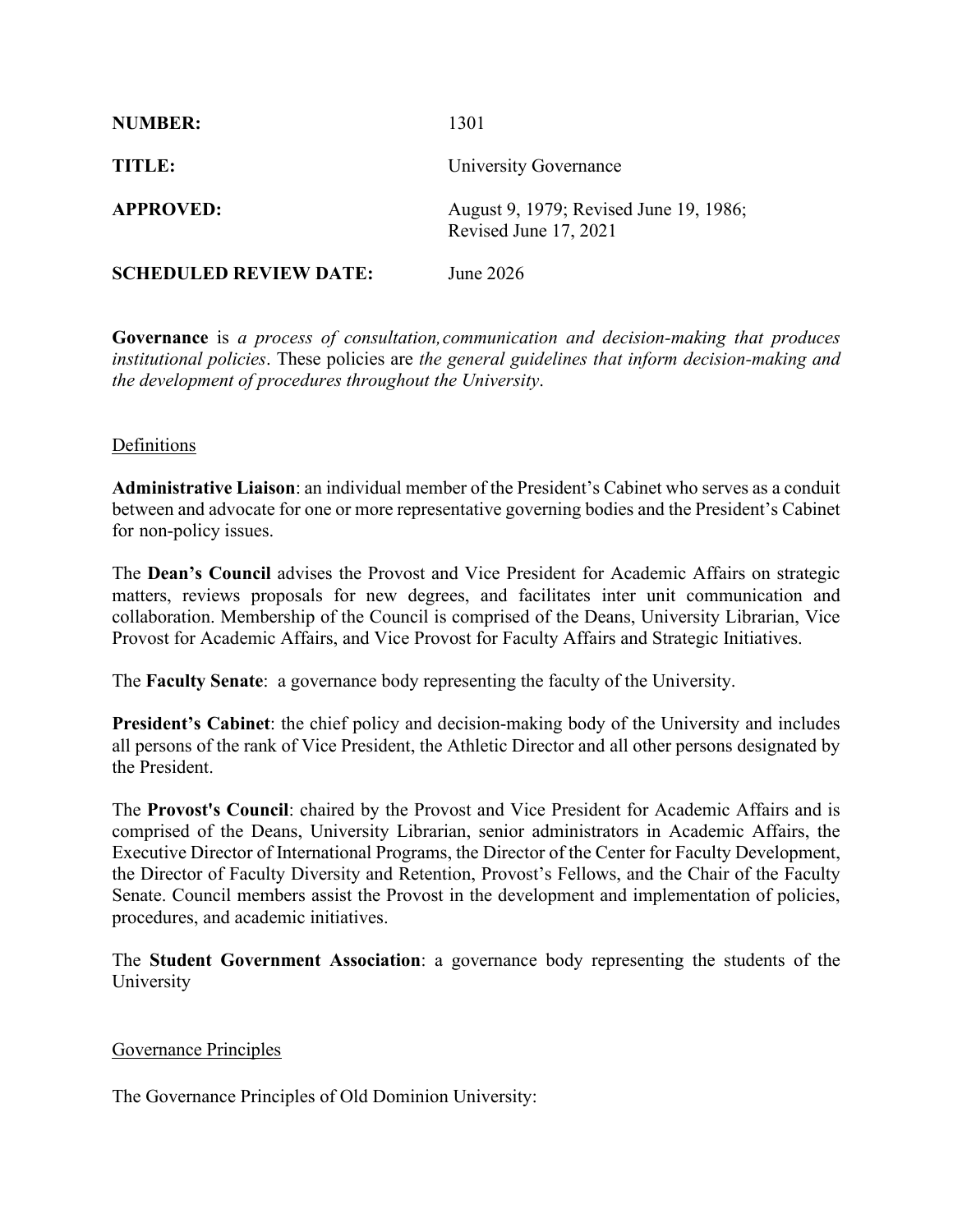- 1. Seek to ensure widespread communication, understanding, participation and reasonable consensus.
- 2. Address pressing issues in a streamlined, adaptive, flexible way and encourages the appropriate use of sunset rules for committees and task forces.
- 3. Strive to generate widespread understanding throughout the University community of the differences among policy-making, implementation of defined policy, and consultation regarding policy.
- 4. Allow stakeholders in the policy-making process to express their views and suggestions when policies affecting them are being reviewed and when the best solutions are being considered.
- 5. Ensure regular, two-way communication between representatives of stakeholders participating in policy-making and those they represent.
- 6. Seek to guarantee that participants in the policy-making process are provided with the appropriate resources and information so that they may participate in a timely fashion.
- 7. Recognize that the primary responsibility for policy-making and decision-making in each area of University life must be clearly designated.

Each governance body of Old Dominion University is responsible for ensuring that these principles are reflected in their constitutions and bylaws and otherwise upheld by their operations.

## Governance Structure

At Old Dominion University, governance is an internal process of policy development sanctioned by the University's Board of Visitors, which holds overall authority for the activities of the institution. The President is delegated the authority to be the chief decision making and policy making authority for the University. The President's Cabinet is the University's conduit for communication, consulting with the President on all issues related to governance and providing information to the President to assist in decision-making.

The Faculty Senate and the Student Government Association have direct access to the Board of Visitors through non-voting representatives selected annually by the Board of Visitors.

## Committees and Other Affinity and Advisory Groups

At Old Dominion University, there are a number of committees, taskforces, and advisory groups that contribute to campus dialogue, deal with special issues, and support the day-to-day operations of the institution. These groups, though not an official part of the University's governance system, can at various times be called to take part in the development of policy. Within each administrative division of the University, there are a number of advisory groups and other staff positions that play an important role in the development and vetting of policy.